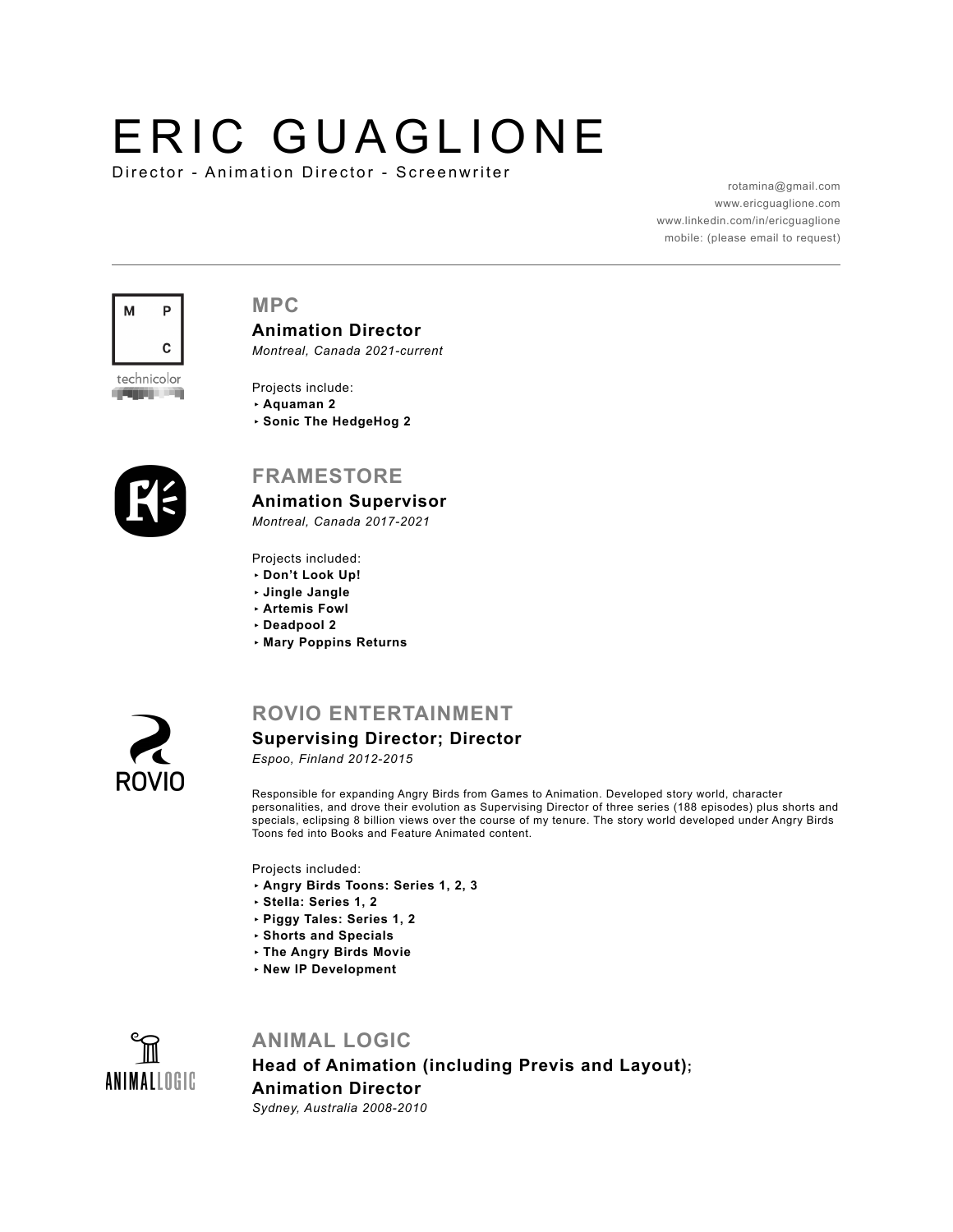#### Projects included:

- **‣ Legend of the Guardians: The Owls of Ga'Hoole**  Head of Animation (including Previs and Layout); Pre-Production Animation Director
- **‣ Knowing** Animation Director
- **‣ Sucker Punch**  Head of Animation
- **‣ Bone (development)**  Animator
- **‣ Lonely Dog (development)**  Animation Director; Animator



# **GEE GUIDES**

## **Director; Screenwriter; CEO/Founder**

*Durango, CO 2004-2007*

Interactive app - art education for children.



# **WALT DISNEY ANIMATION STUDIOS**

## **Artistic Supervisor - Computer Animation; Animator**

*Lake Buena Vista, FL 1996-2004*

#### Projects included:

- **‣ Mulan** Artistic Supervisor; Animator
- **‣ Lilo and Stitch**  Artistic Supervisor; Animator
- **‣ My Peoples (a.k.a. A Few Good Ghosts, unreleased)** Artistic Supervisor; Animator
- **‣ Roger Rabbit 2 (development)**  Artistic Supervisor; Animator
- **‣ Brother Bear (development)**



# **SANTA BARBARA STUDIOS**

#### **VFX Supervisor; Animation Director; Animator**

*Santa Barbara, CA 1991-1996*

Projects included:

*Film:* 

- **‣ Star Trek Generations** Sequence VFX Supervisor; Animator; Compositor
- **‣ An American Werewolf in Paris** Animation Director (pre-production)
- **‣ Marvin the Martian in the Third Dimension** Animation Supervisor; Animator
- **‣ Columbia Pictures Logo** Animation Supervisor, Compositor

#### *TV:*

- **‣ Star Trek: Voyager opening title (nominated personally for an Emmy Award)**  Designer;
- ‣ VFX/Animation Supervisor; Animator; Lighter; Compositor
- **‣ Star Trek series effects** VFX Supervisor; Animation Supervisor; Animator; Lighter; Compositor
- **‣ 500 Nations, a CBS documentary produced by Kevin Costner** Animation Supervisor; Animator; Lighter; Compositor

#### *Imax films:*

- **‣ Destiny in Space** Animation Supervisor; Animator; Lighter; Compositor
- **‣ Cosmic Voyage (Academy Award nominated)** Animation Supervisor; Animator; Lighter; Compositor